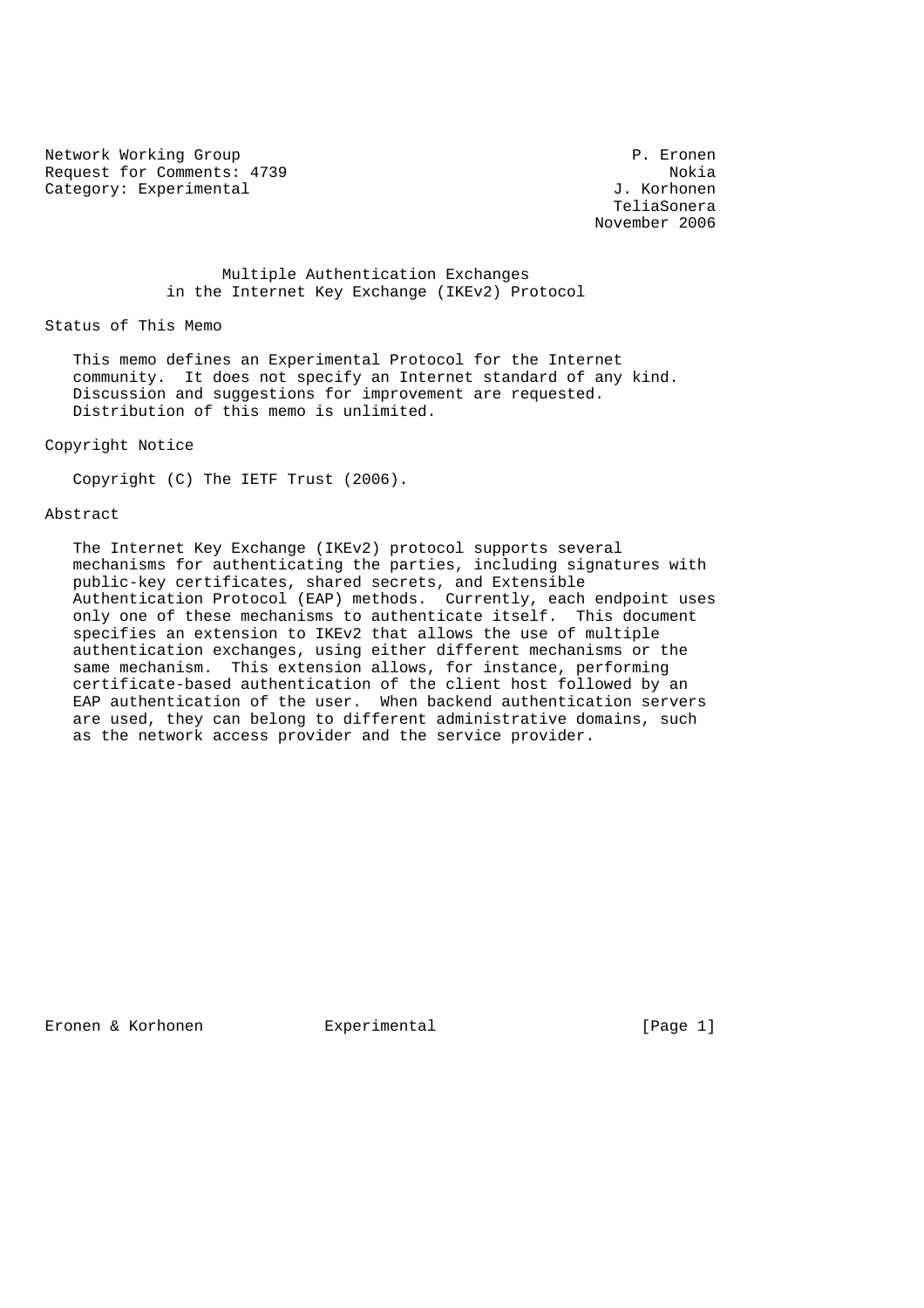# Table of Contents

|                | 2.3. Example 2: Mixed EAP and Certificate Authentications 7 |
|----------------|-------------------------------------------------------------|
|                | 2.4. Example 3: Multiple Initiator Certificates  8          |
|                | 2.5. Example 4: Multiple Responder Certificates  8          |
|                |                                                             |
|                |                                                             |
|                |                                                             |
| 4 <sub>1</sub> |                                                             |
|                |                                                             |
| б.             |                                                             |
|                |                                                             |
|                |                                                             |
|                |                                                             |
|                |                                                             |

Eronen & Korhonen Experimental [Page 2]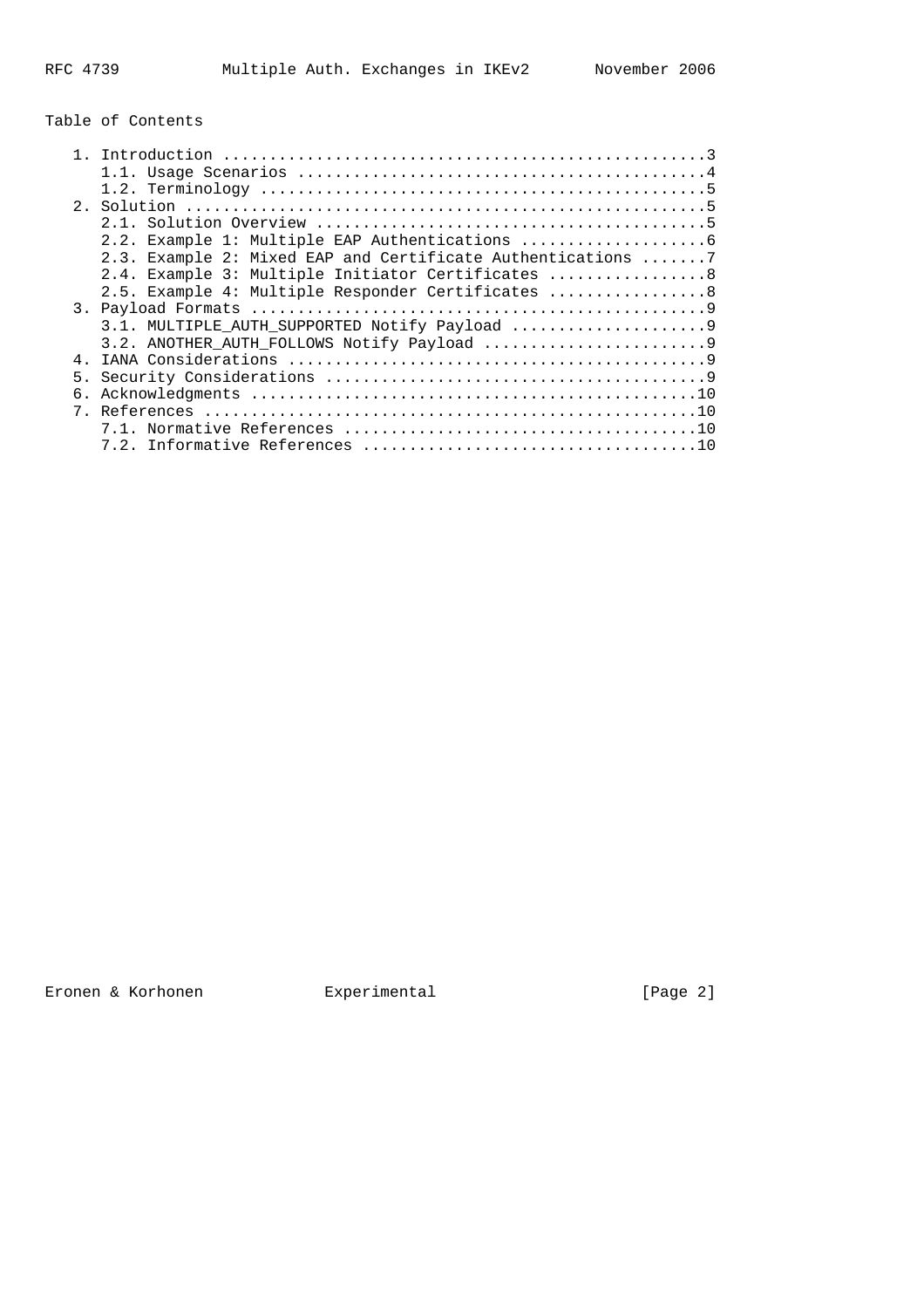#### 1. Introduction

 IKEv2 [IKEv2] supports several mechanisms for parties involved in the IKE\_SA (IKE security association). These include signatures with public-key certificates, shared secrets, and Extensible Authentication Protocol (EAP) methods.

 Currently, each endpoint uses only one of these mechanisms to authenticate itself. However, there are scenarios where making the authorization decision in IKEv2 (whether to allow access or not) requires using several of these methods.

 For instance, it may be necessary to authenticate both the host (machine) requesting access, and the user currently using the host. These two authentications would use two separate sets of credentials (such as certificates and associated private keys) and might even use different authentication mechanisms.

 To take another example, when an operator is hosting a Virtual Private Network (VPN) gateway service for a third party, it may be necessary to authenticate the client to both the operator (for billing purposes) and the third party's Authentication, Authorization, and Accounting (AAA) server (for authorizing access to the third party's internal network).

 This document specifies an extension to IKEv2 that allows the use of multiple authentication exchanges, using either different mechanisms or the same mechanism. This extension allows, for instance, performing certificate-based authentication of the client host followed by an EAP authentication of the user.

 Each authentication exchange requiring communication with backend AAA servers may be directed to different backend AAA servers, located even in different administrative domains. However, details of the communication between the IKEv2 gateway and the backend authentication servers are beyond the scope of this document. In particular, this document does not specify any changes to existing AAA protocols, and it does not require the use of any particular AAA protocol.

 In case of several EAP authentications, it is important to notice that they are not a "sequence" (as described in Section 2.1 of [EAP]), but separate independent EAP conversations, which are usually also terminated in different EAP servers. Multiple authentication methods within a single EAP conversation are still prohibited as described in Section 2.1 of [EAP]. Using multiple independent EAP conversations is similar to the separate Network Access Provider (NAP) and Internet Service Provider (ISP) authentication exchanges

Eronen & Korhonen Experimental [Page 3]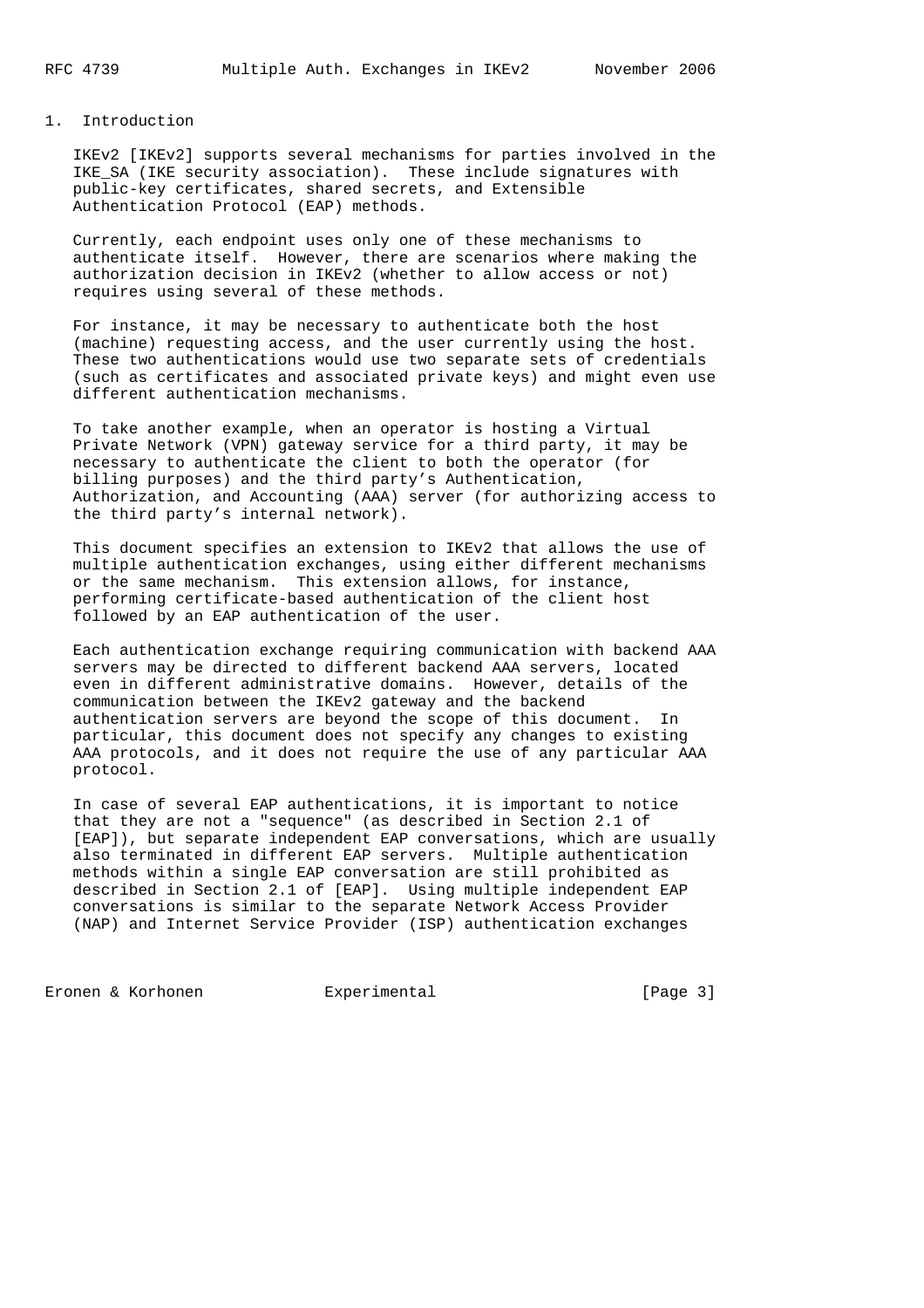planned for [PANA]. The discovery of the appropriate EAP server for each EAP authentication conversation is based on AAA routing.

#### 1.1. Usage Scenarios

 Figure 1 shows an example architecture of an operator-hosted VPN scenario that could benefit from a two-phase authentication within the IKEv2 exchange. First, the client authenticates towards the Network Access Provider (NAP) and gets access to the NAP-hosted VPN gateway. The first-phase authentication involves the backend AAA server of the NAP. After the first authentication, the client initiates the second authentication round that also involves the Third Party's backend AAA server. If both authentications succeed, the required IPsec tunnels are set up and the client can access protected networks behind the Third Party.



 Figure 1: Two-phase authentication used to gain access to the Third Party network via Network Access Provider. AAA traffic goes through NAP's AAA server.

 The NAP's AAA server can be used to proxy the AAA traffic to the Third Party's backend AAA server. Alternatively, the AAA traffic from the NAP's tunnel endpoint could go directly to the Third Party's backend AAA servers. However, this is more or less an AAA routing issue.

Eronen & Korhonen  $\qquad \qquad$  Experimental  $\qquad \qquad$  [Page 4]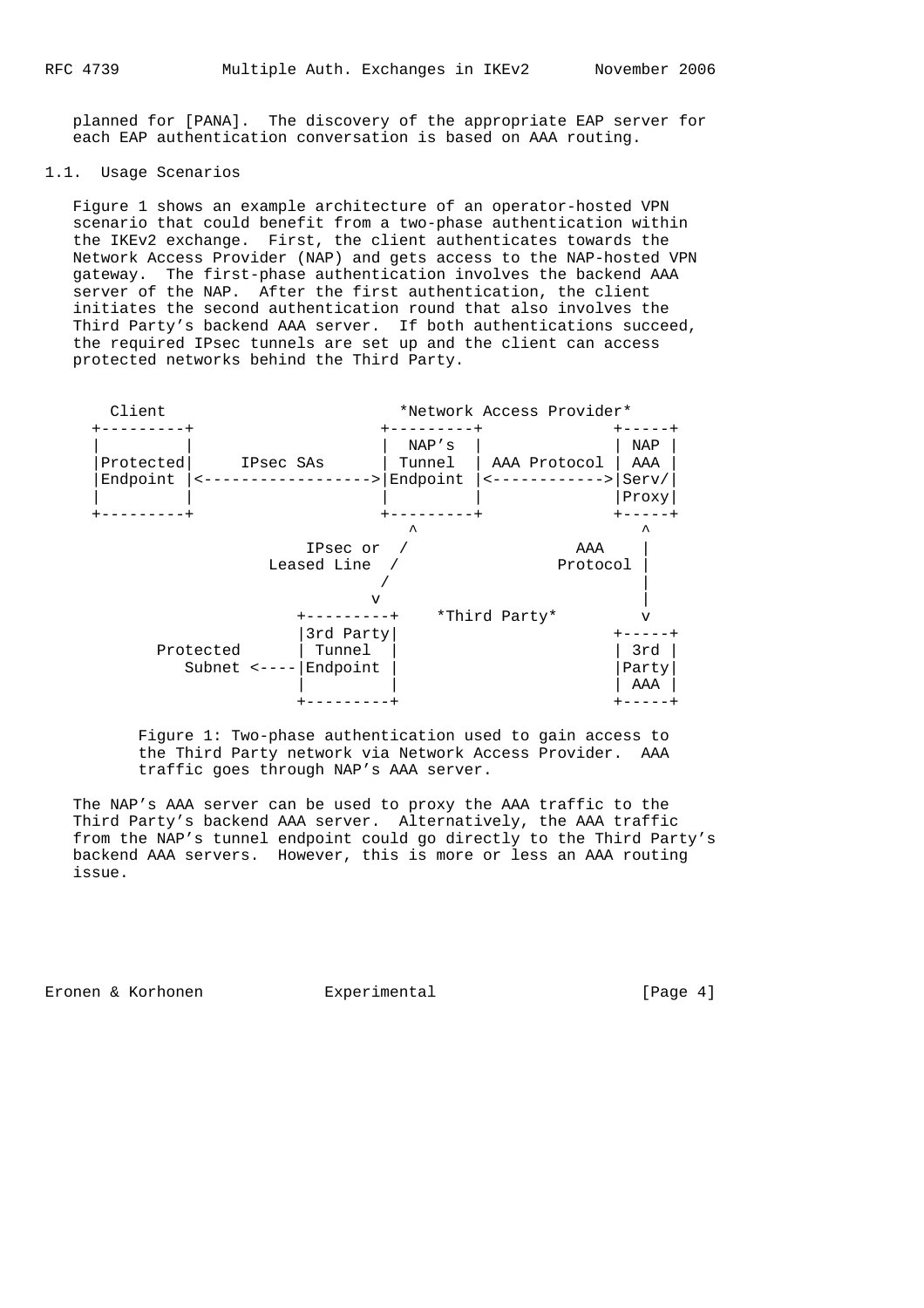## 1.2. Terminology

 The key words "MUST", "MUST NOT", "REQUIRED", "SHALL", "SHALL NOT", "SHOULD", "SHOULD NOT", "RECOMMENDED", "MAY", and "OPTIONAL" in this document are to be interpreted as described in [KEYWORDS].

 The terms and abbreviations "authenticator", "backend authentication server", "EAP server", and "peer" in this document are to be interpreted as described in [EAP].

 When messages containing IKEv2 payloads are described, optional payloads are shown in brackets (for instance, "[FOO]"), and a plus sign indicates that a payload can be repeated one or more times (for instance, "FOO+").

#### 2. Solution

2.1. Solution Overview

 The peers announce support for this IKEv2 extension by including a MULTIPLE\_AUTH\_SUPPORTED notification in the IKE\_SA\_INIT response (responder) and the first IKE\_AUTH request (initiator).

 If both peers support this extension, either of them can announce that it wishes to have a second authentication by including an ANOTHER\_AUTH\_FOLLOWS notification in any IKE\_AUTH message that contains an AUTH payload. This indicates that the peer sending the ANOTHER\_AUTH\_FOLLOWS wishes to authenticate another set of credentials to the other peer. The next IKE\_AUTH message sent by this peer will contain a second identity payload (IDi or IDr) and starts another authentication exchange. The IKE\_AUTH phase is considered successful only if all the individual authentication exchanges complete successfully.

 It is assumed that both peers know what credentials they want to present; there is no negotiation about, for instance, what type of authentication is to be done. As in IKEv2, EAP-based authentication is always requested by the initiator (by omitting the AUTH payload).

 The AUTH payloads are calculated as specified in [IKEv2] Sections 2.15 and 2.16, where IDi' refers to the latest IDi payload sent by the initiator, and IDr' refers to the latest IDr payload sent by the responder. If EAP methods that do not generate shared keys are used, it is possible that several AUTH payloads with identical contents are sent. When such EAP methods are used, the purpose of the AUTH payload is simply to delimit the authentication exchanges, and ensure that the IKE\_SA\_INIT request/response messages were not modified.

Eronen & Korhonen Experimental (Page 5)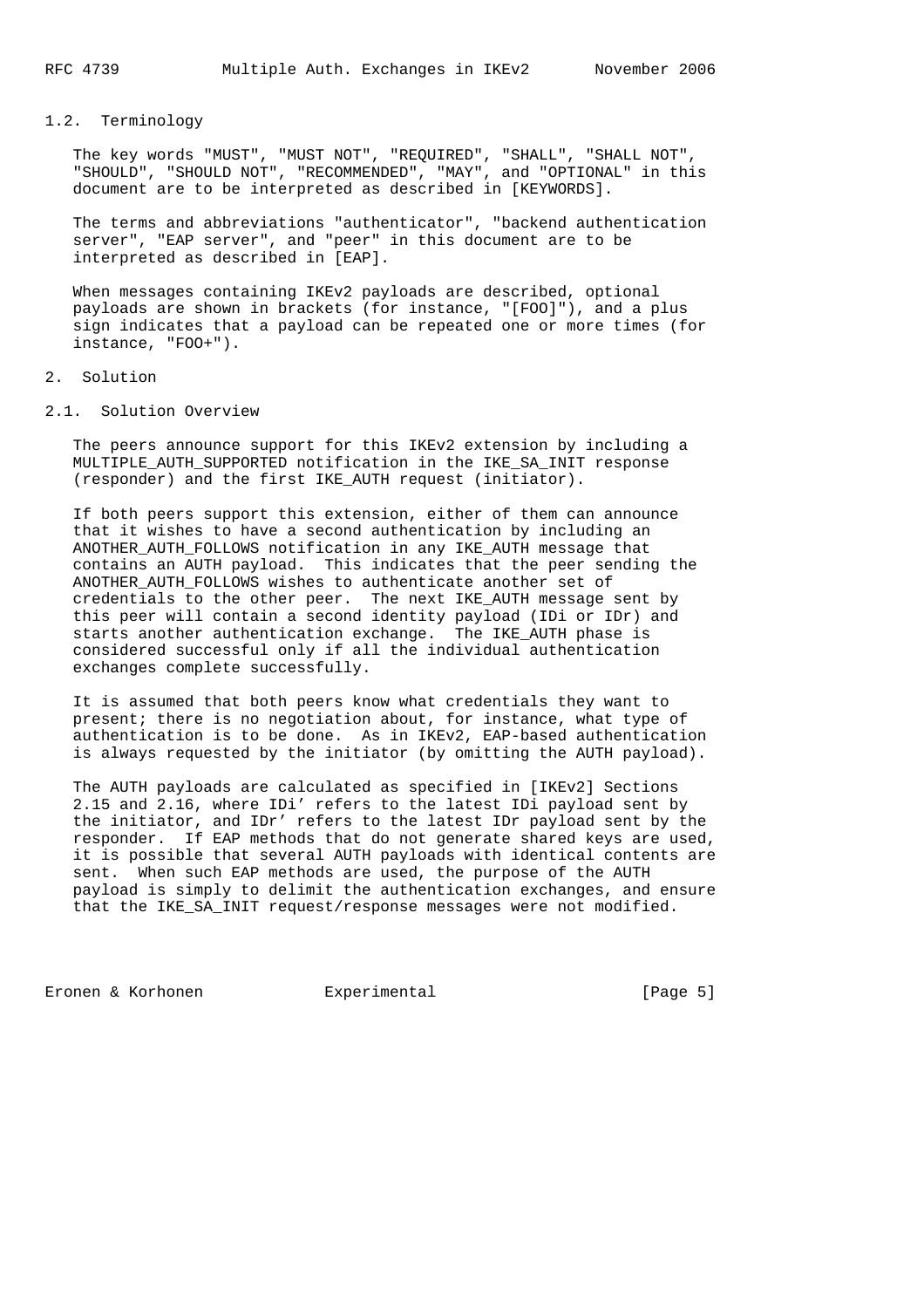### 2.2. Example 1: Multiple EAP Authentications

 This example shows certificate-based authentication of the responder followed by an EAP authentication exchange (messages 1-10). When the first EAP exchange is ending (the initiator is sending its AUTH payload), the initiator announces that it wishes to have a second authentication exchange by including an ANOTHER\_AUTH\_FOLLOWS notification (message 9).

 After this, a second authentication exchange begins. The initiator sends a new IDi payload but no AUTH payload (message 11), indicating that EAP will be used. After that, another EAP authentication exchange follows (messages 12-18).

 Initiator Responder ----------- ----------- 1. HDR, SA, KE, Ni --> <-- 2. HDR, SA, KE, Nr, [CERTREQ], N(MULTIPLE\_AUTH\_SUPPORTED) 3. HDR, SK { IDi, [CERTREQ+], [IDr], SA, TSi, TSr, N(MULTIPLE\_AUTH\_SUPPORTED) } --> <-- 4. HDR, SK { IDr, [CERT+], AUTH, EAP(Request) } 5. HDR, SK  $\{ EAP(Response) \}$  --> <-- 6. HDR, SK { EAP(Request) } 7. HDR, SK { EAP(Response) } -->  $\left\{ \left( \begin{array}{ccc} 2 & 0 \\ - & 0 \end{array} \right) \right\}$  (  $\left\{ \begin{array}{ccc} 2 & 0 \\ 0 & 0 \end{array} \right\}$  9. HDR, SK { AUTH, N(ANOTHER\_AUTH\_FOLLOWS) } --> <-- 10. HDR, SK { AUTH } 11. HDR, SK { IDi } --> <-- 12. HDR, SK { EAP(Request) } 13. HDR, SK { EAP(Response) } --> <-- 14. HDR, SK { EAP(Request) } 15. HDR, SK { EAP(Response) } --> <-- 16. HDR, SK { EAP(Success) } 17. HDR, SK { AUTH } --> <-- 18. HDR, SK { AUTH, SA, TSi, TSr } Example 1: Certificate-based authentication of the

responder, followed by two EAP authentication exchanges.

Eronen & Korhonen Experimental (Page 6)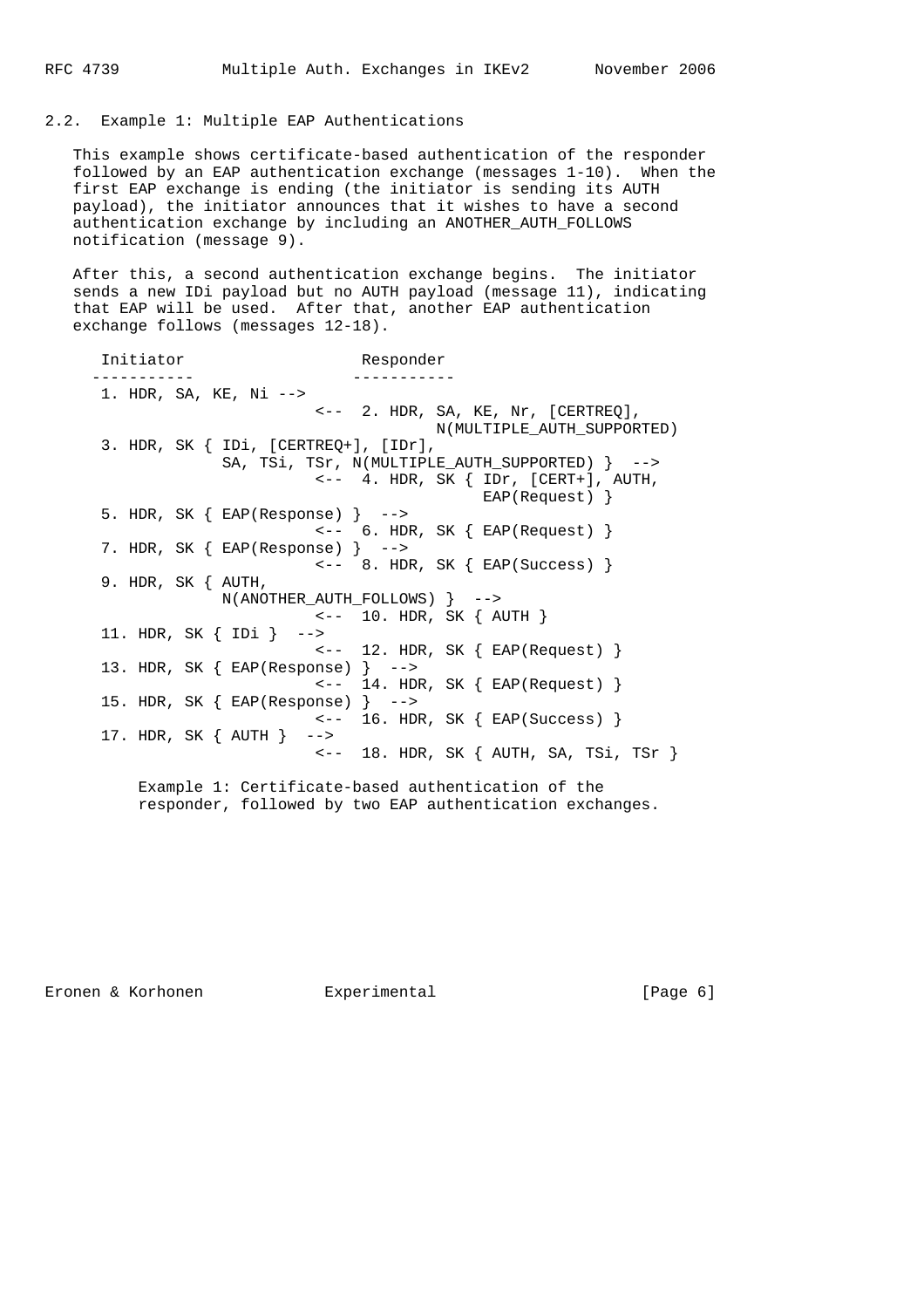#### 2.3. Example 2: Mixed EAP and Certificate Authentications

 Another example is shown below: here both the initiator and the responder are first authenticated using certificates (or shared secrets); this is followed by an EAP authentication exchange.

Initiator Responder ----------- ----------- 1. HDR, SA, KE, Ni --> <-- 2. HDR, SA, KE, Nr, [CERTREQ], N(MULTIPLE\_AUTH\_SUPPORTED) 3. HDR, SK { IDi, [CERT+], [CERTREQ+], [IDr], AUTH, SA, TSi, TSr, N(MULTIPLE\_AUTH\_SUPPORTED), N(ANOTHER\_AUTH\_FOLLOWS) } -->  $\leftarrow$  -- 4. HDR, SK  $\{$  IDr, [CERT+], AUTH  $\}$  5. HDR, SK { IDi } --> <-- 6. HDR, SK { EAP(Request) } 7. HDR, SK { EAP(Response) } --> <-- 8. HDR, SK { EAP(Request) } 9. HDR, SK { EAP(Response) } --> <-- 10. HDR, SK { EAP(Success) } 11. HDR, SK { AUTH } --> <-- 12. HDR, SK { AUTH, SA, TSi, TSr }

> Example 2: Certificate-based (or shared-secret-based) authentication of the initiator and the responder, followed by an EAP authentication exchange.

Eronen & Korhonen  $\qquad \qquad$  Experimental  $\qquad \qquad$  [Page 7]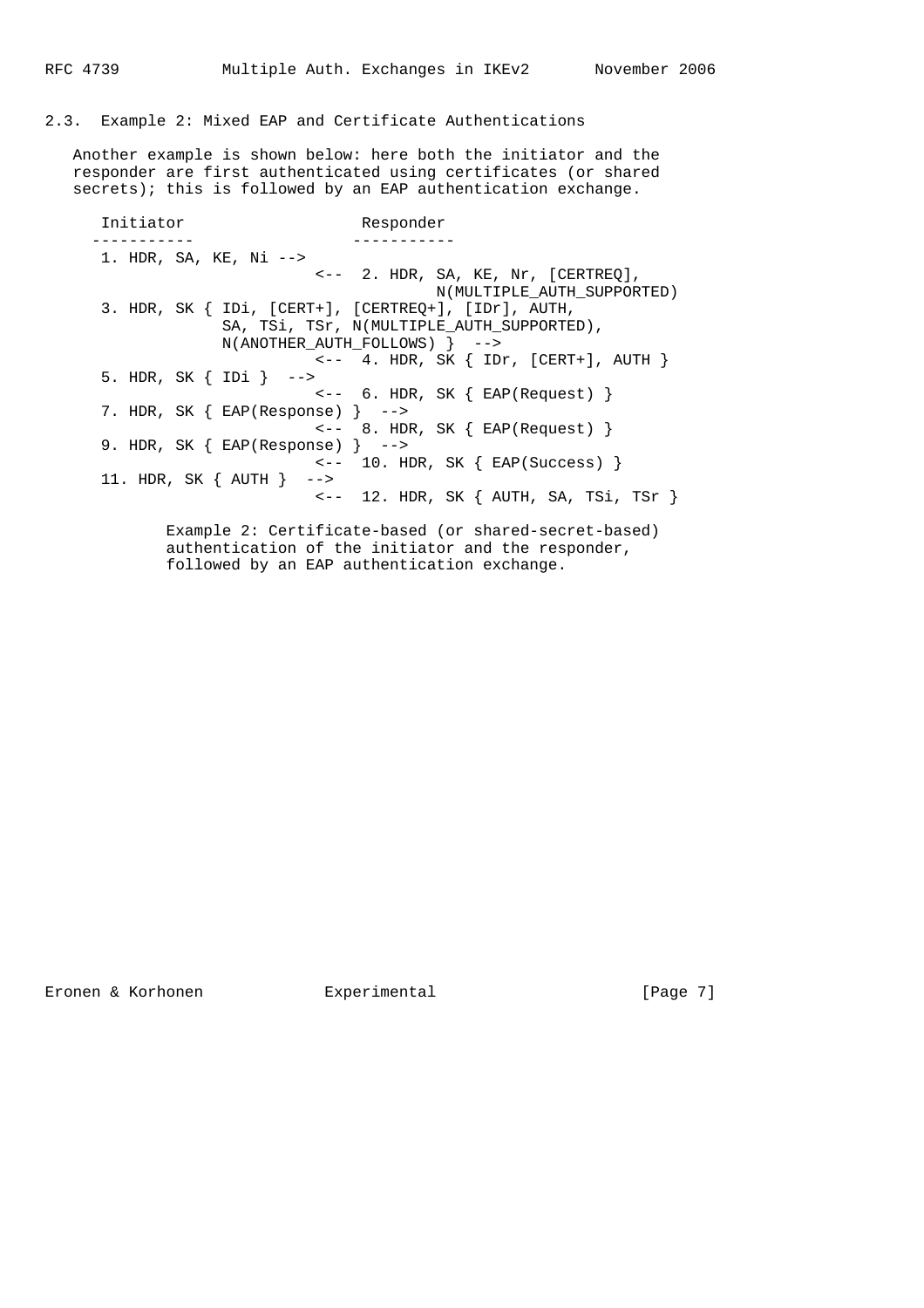2.4. Example 3: Multiple Initiator Certificates

 This example shows yet another possibility: the initiator has two different certificates (and associated private keys), and authenticates both of them to the responder.

Initiator Responder ----------- ----------- 1. HDR, SA, KE, Ni --> <-- 2. HDR, SA, KE, Nr, [CERTREQ], N(MULTIPLE\_AUTH\_SUPPORTED) 3. HDR, SK { IDi, [CERT+], [CERTREQ+], [IDr], AUTH, SA, TSi, TSr, N(MULTIPLE\_AUTH\_SUPPORTED), N(ANOTHER\_AUTH\_FOLLOWS) } --> <-- 4. HDR, SK { IDr, [CERT+], AUTH } 5. HDR, SK { IDi, [CERT+], AUTH } --> <-- 6. HDR, SK { SA, TSi, TSr }

 Example 3: Two certificate-based authentications of the initiator, and one certificate-based authentication of the responder.

2.5. Example 4: Multiple Responder Certificates

 This example shows yet another possibility: the responder has two different certificates (and associated private keys), and authenticates both of them to the initiator.

Initiator Responder ----------- ----------- 1. HDR, SA, KE, Ni --> <-- 2. HDR, SA, KE, Nr, [CERTREQ], N(MULTIPLE\_AUTH\_SUPPORTED) 3. HDR, SK { IDi, [CERT+], [CERTREQ+], [IDr], AUTH, SA, TSi, TSr, N(MULTIPLE\_AUTH\_SUPPORTED) } --> <-- 4. HDR, SK { IDr, [CERT+], AUTH, N(ANOTHER\_AUTH\_FOLLOWS) } 5. HDR, SK  $\{\}$  --> <-- 6. HDR, SK { IDr, [CERT+], AUTH, SA, TSi, TSr } Example 4: Two certificate-based authentications of the responder, and one certificate-based authentication

Eronen & Korhonen Experimental (Page 8)

of the initiator.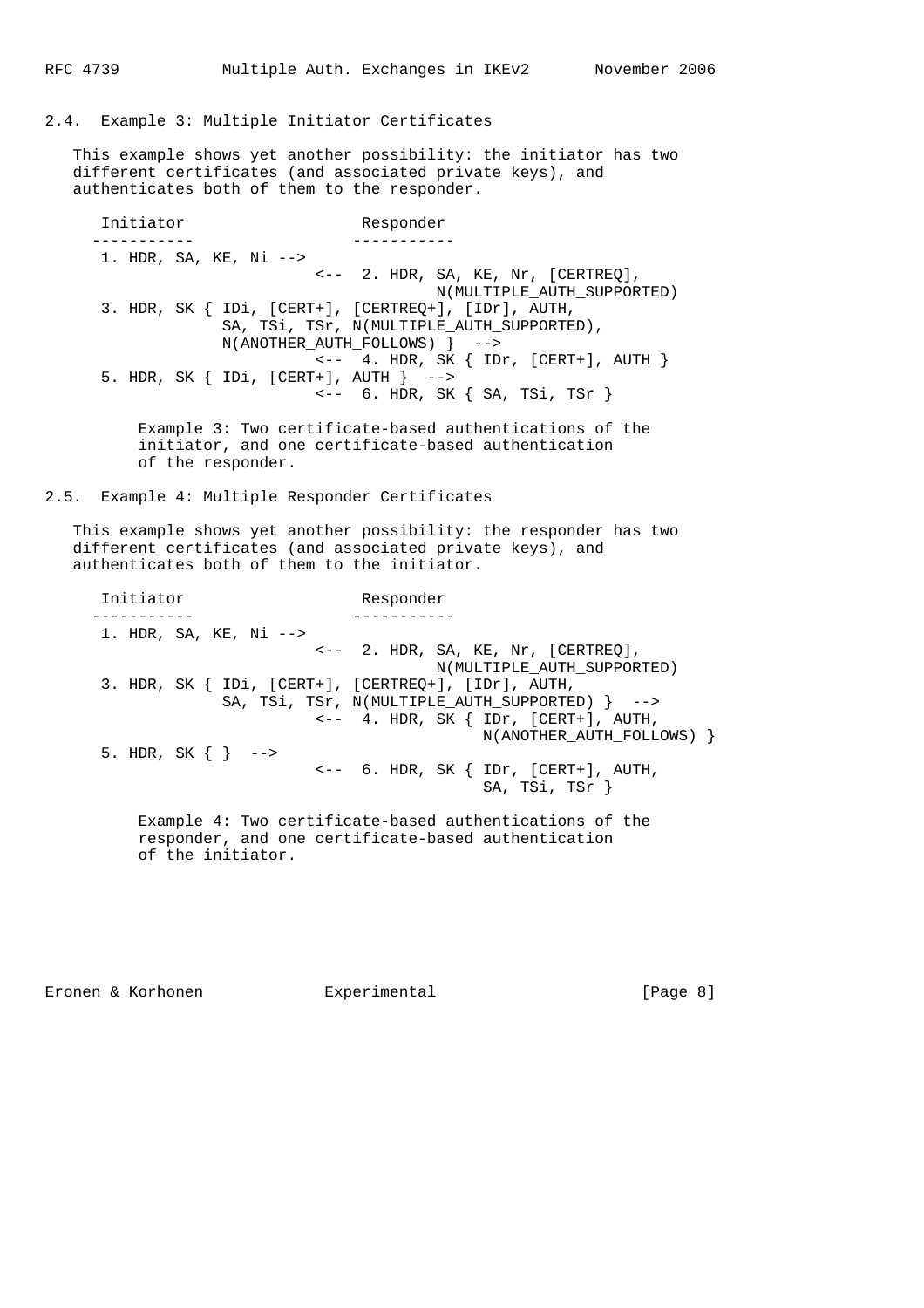### 3. Payload Formats

#### 3.1. MULTIPLE AUTH SUPPORTED Notify Payload

 The MULTIPLE\_AUTH\_SUPPORTED notification is included in the IKE SA INIT response or the first IKE AUTH request to indicate that the peer supports this specification. The Notify Message Type is MULTIPLE\_AUTH\_SUPPORTED (16404). The Protocol ID and SPI Size fields MUST be set to zero, and there is no data associated with this Notify type.

#### 3.2. ANOTHER\_AUTH\_FOLLOWS Notify Payload

 The ANOTHER\_AUTH\_FOLLOWS notification payload is included in an IKE\_AUTH message containing an AUTH payload to indicate that the peer wants to continue with another authentication exchange. The Notify Message Type is ANOTHER\_AUTH\_FOLLOWS (16405). The Protocol ID and SPI Size fields MUST be set to zero, and there is no data associated with this Notify type.

#### 4. IANA Considerations

 This document defines two new IKEv2 notifications, MULTIPLE AUTH SUPPORTED and ANOTHER AUTH FOLLOWS, whose values are allocated from the "IKEv2 Notify Message Types" namespace defined in [IKEv2].

 This document does not define any new namespaces to be managed by TANA.

#### 5. Security Considerations

 Security considerations for IKEv2 are discussed in [IKEv2]. The reader is encouraged to pay special attention to considerations relating to the use of EAP methods that do not generate shared keys. However, the use of multiple authentication exchanges results in at least one new security consideration.

 In normal IKEv2, the responder authenticates the initiator before revealing its identity (except when EAP is used). When multiple authentication exchanges are used to authenticate the initiator, the responder has to reveal its identity before all of the initiator authentication exchanges have been completed.

Eronen & Korhonen Experimental [Page 9]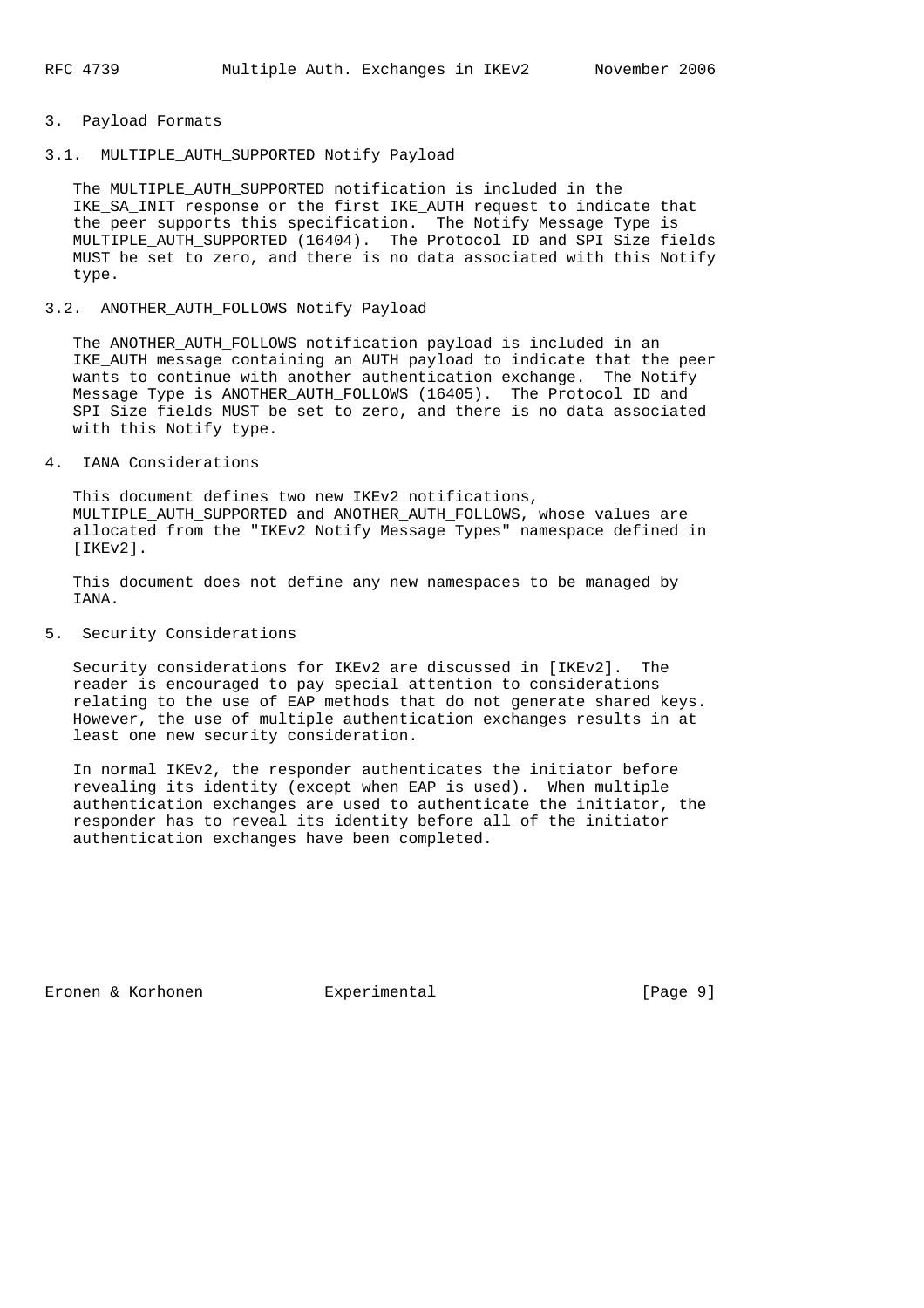6. Acknowledgments

 The authors would like to thank Bernard Aboba, Jari Arkko, Spencer Dawkins, Lakshminath Dondeti, Henry Haverinen, Russ Housley, Mika Joutsenvirta, Charlie Kaufman, Tero Kivinen, Yoav Nir, Magnus Nystrom, Mohan Parthasarathy, and Juha Savolainen for their valuable comments.

- 7. References
- 7.1. Normative References
	- [IKEv2] Kaufman, C., "Internet Key Exchange (IKEv2) Protocol", RFC 4306, December 2005.
	- [KEYWORDS] Bradner, S., "Key words for use in RFCs to Indicate Requirement Levels", RFC 2119, March 1997.

#### 7.2. Informative References

- [EAP] Aboba, B., Blunk, L., Vollbrecht, J., Carlson, J., and H. Levkowetz, "Extensible Authentication Protocol (EAP)", RFC 3748, June 2004.
- [PANA] Yegin, A., Ohba, Y., Penno, R., Tsirtsis, G., and C. Wang, "Protocol for Carrying Authentication for Network Access (PANA) Requirements", RFC 4058, May 2005.

Authors' Addresses

 Pasi Eronen Nokia Research Center P.O. Box 407 FIN-00045 Nokia Group Finland

EMail: pasi.eronen@nokia.com

 Jouni Korhonen TeliaSonera P.O. Box 970 FIN-00051 Sonera Finland

EMail: jouni.korhonen@teliasonera.com

Eronen & Korhonen Experimental [Page 10]